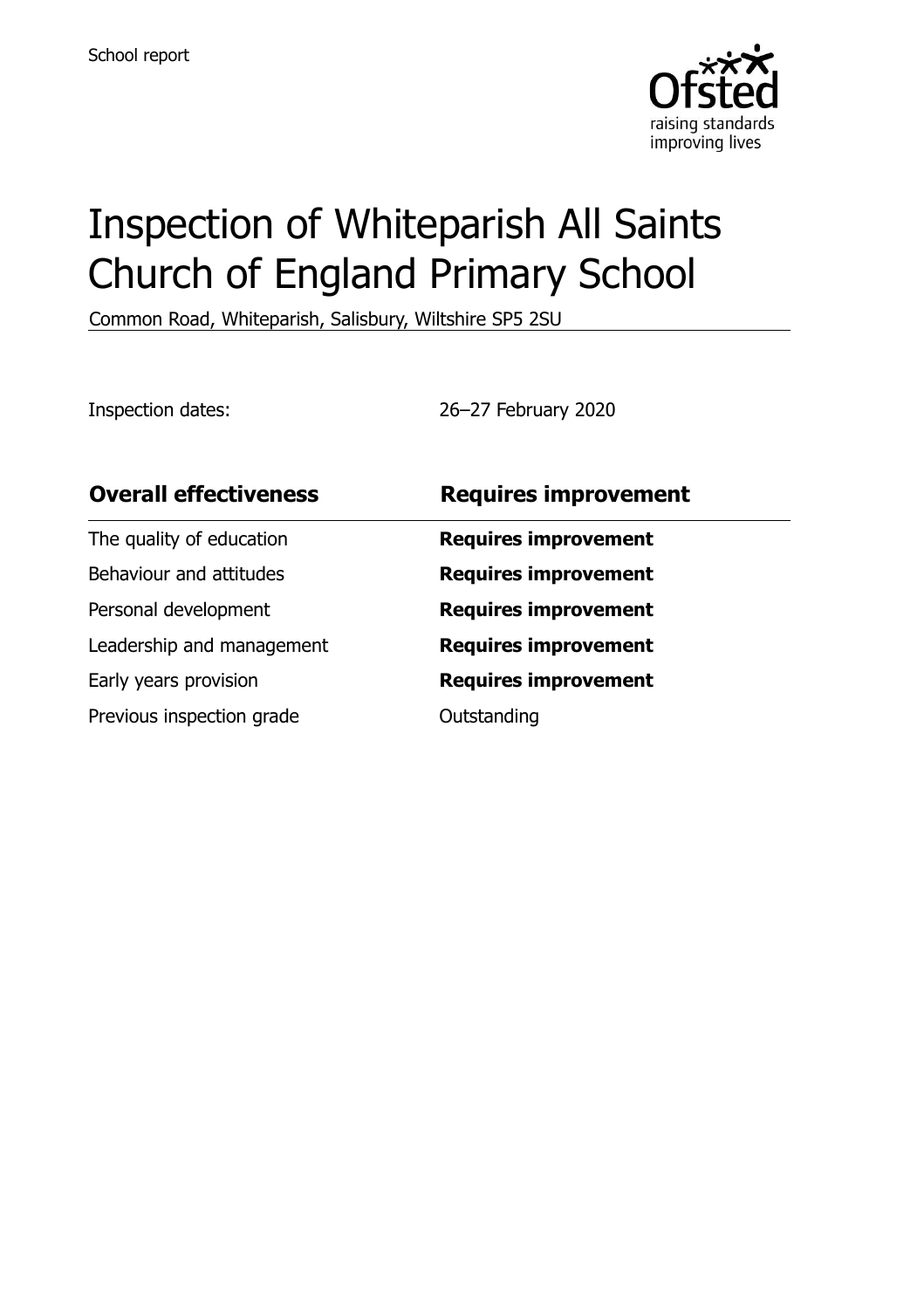

#### **What is it like to attend this school?**

Pupils learn a full curriculum, but they are not studying subjects to a sufficient depth. Too much learning is not organised in a way that helps pupils to know more and remember more. Staff expectations of what pupils can achieve are too low.

Most pupils behave well in lessons and at breaktimes. On the few occasions that pupils disrupt learning, there are no established routines about how to deal with this. As a result, problems continue.

Pupils are happy at school and kept safe. They have many opportunities beyond the school day to play sports, sing in the choir and play musical instruments. Pupils go on many trips associated with their learning, such as visiting zoos. There are links with local universities and speakers come and talk with pupils on topics such as engineering.

The school is important within the community. Parents, carers, staff and governors value the school and want to make pupils' time as good as possible. Pupils have strong links with the local church. The vicar comes into school regularly to lead worship. There is a monthly toddler meeting at the church which children from Reception attend.

#### **What does the school do well and what does it need to do better?**

The new headteacher arrived at the school in January 2020. She has a very clear idea of how to make the school better. Staff are supportive of her ideas and keen to work with her to improve pupils' understanding of the curriculum.

Governors have not held leaders to account about the decline in standards over time, especially in key stage 1. They have accepted actions without challenging the lack of impact. Leaders, including governors, have not monitored curriculum plans effectively and so there has not been an improvement in pupils' learning of the curriculum.

The curriculum covers topics that engage pupils' interests. Although the plans ensure that pupils are taught the national curriculum, they do not focus on how pupils build on what they have learned before. Consequently, pupils find it very hard to make links between their learning and use their knowledge to develop ideas further. Pupils' experiences of the curriculum mean they lack the vocabulary and ability to articulate what they are learning and why.

From Reception to Year 6, teaching is often not specific. Pupils find themselves muddled about what they are learning. This leads to misunderstandings that stop pupils developing their knowledge securely. Teachers' expectations are not high enough. For example, teachers tell pupils what non-negotiables are in their work, such as having capital letters in the right places. However, when pupils fail to abide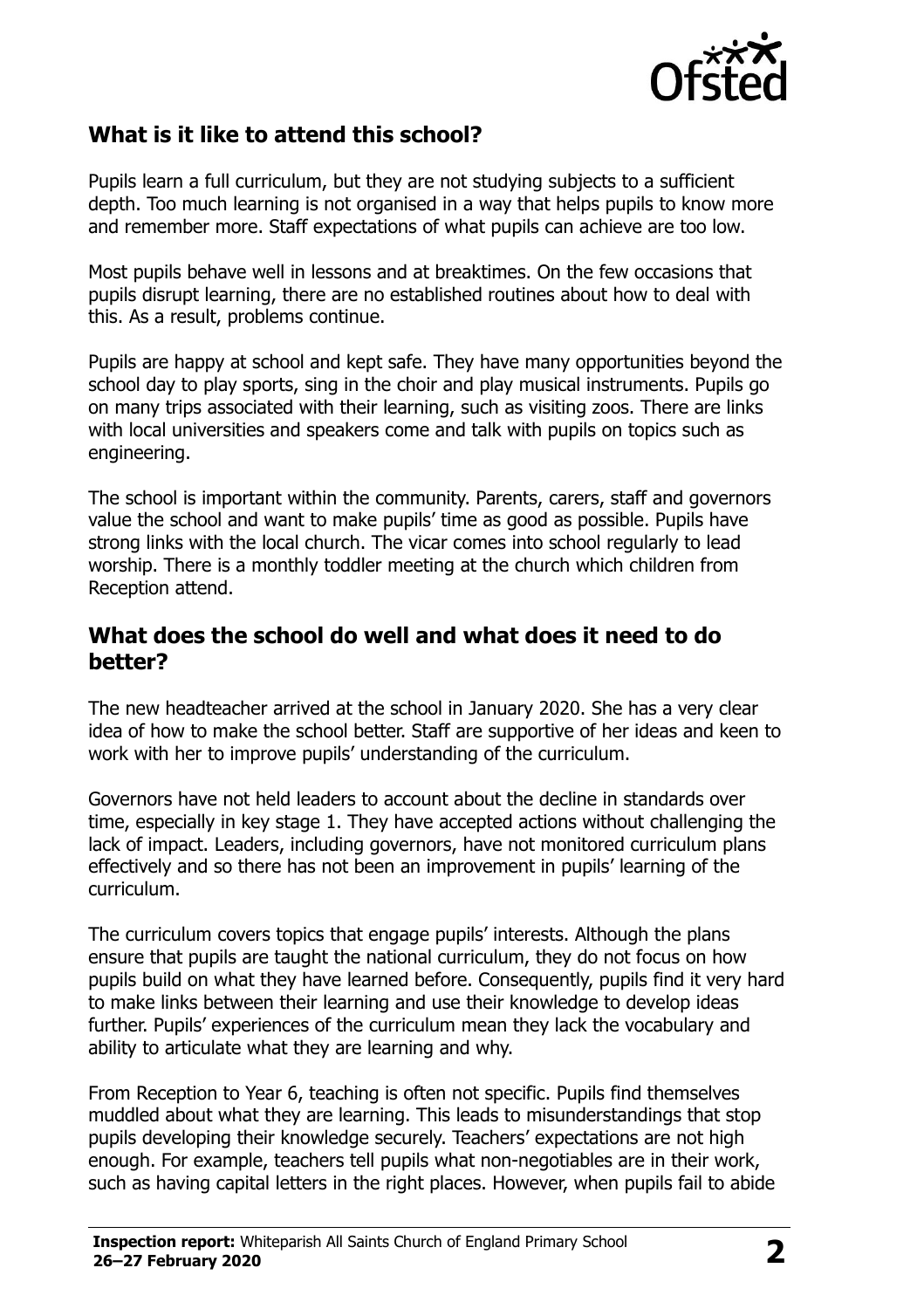

by the rules, teachers are too accepting of this. As a result, much work is poorly presented and incomplete.

Teachers have not had enough training on the wide range of subjects in the curriculum. Subject knowledge in science is weak, so teachers are not able to explain important concepts, such as which materials conduct electricity. This leaves pupils with gaps in their knowledge.

Pupils learn phonics in a consistent way from Reception to Year 2. There are good links with local nurseries, so children arrive at school with some understanding of letters and sounds. Pupils have the skills to read fluently by the end of key stage 1. Older pupils, who are fluent readers, can choose their own books to read. They are not guided to consider challenging texts that would enhance their vocabulary. There are plans to change this. For example, the library is in a larger room and books are being catalogued, but this is in its infancy and has not had any impact as yet.

The most able pupils, of whom there are many, are not challenged through the curriculum offered. In mathematics, where some consideration has been given to providing different levels of work, pupils are failing to pick the right level to push their learning on. Pupils expressed a desire to be guided more.

Pupils with special educational needs and/or disabilities (SEND) receive considered support in their learning. The special educational needs coordinator (SENCo) has good relationships with parents and keeps them up to date with the progress their children are making. When pupils with SEND have behavioural problems, skilled teaching assistants support them well. However, this is less effective when pupils are without one-to-one support. The headteacher is changing the behaviour policy so that teachers are clearer about strategies to adopt.

## **Safeguarding**

The arrangements for safeguarding are effective.

Suitable checks are undertaken on staff, visitors and recruitment. Leaders train staff in how to keep pupils safe from abuse, sexual exploitation, and the influences of radicalisation and extremism. Staff work sensitively with parents and external agencies to monitor and support the more vulnerable pupils.

The site is secure and there are regular health and safety checks of the site by governors.

## **What does the school need to do to improve?**

# **(Information for the school and appropriate authority)**

■ Governors are very committed to the school and give of their time willingly. However, they have failed to stem the decline in standards or oversee the changes to curriculum plans effectively. Governors must hold leaders to account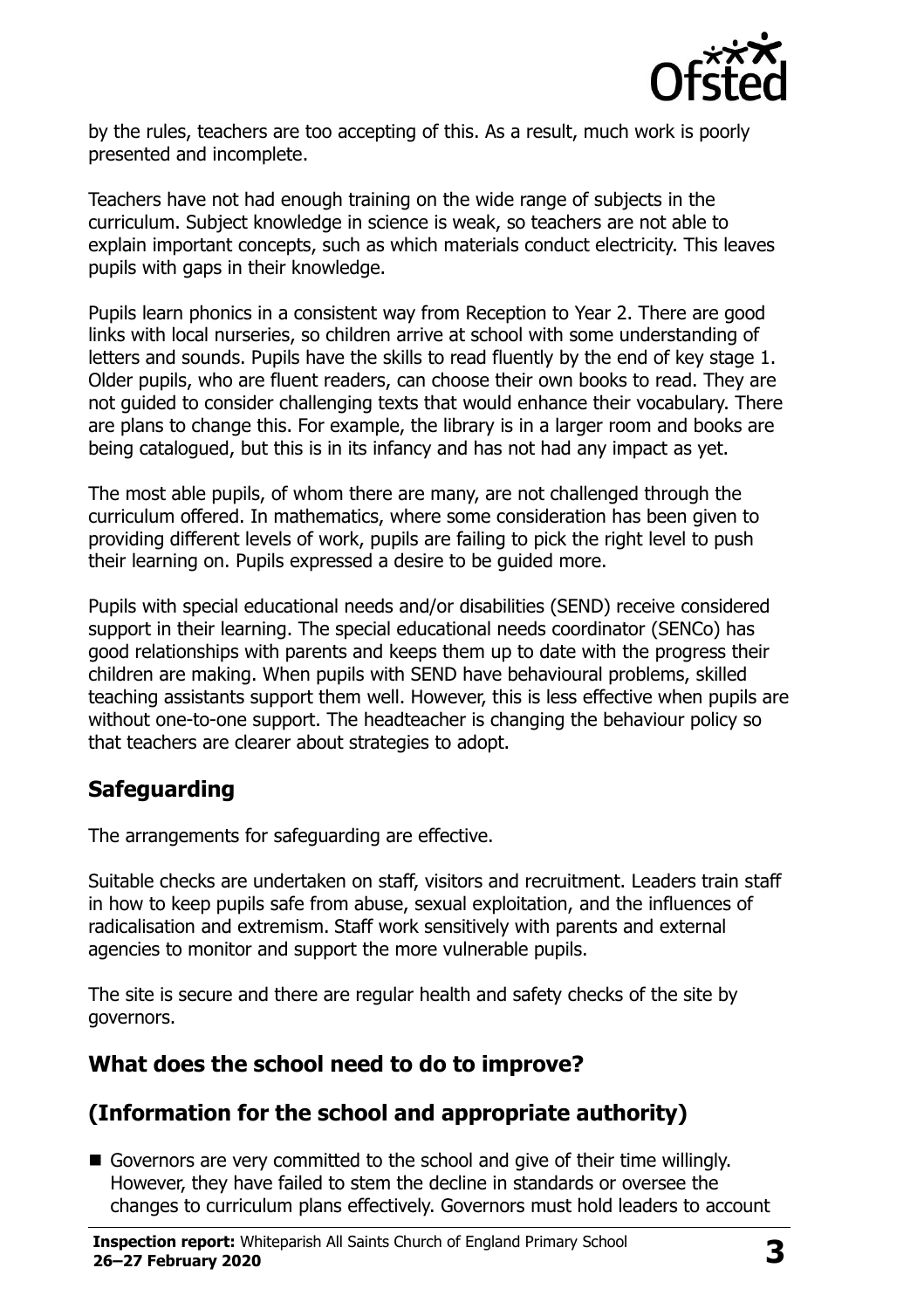

and ensure that pupils are successful in their learning as they progress through the school.

- Leaders have taken time to plan a curriculum that embraces every subject in the national curriculum. However, they have not considered the sequencing of learning within subjects efficiently, so pupils, too often, learn disconnected facts. There is an urgent need to redesign the curriculum so that it is ambitious, challenging and builds on pupils' prior learning. In this way, pupils will be able to know more and remember more.
- Teachers are keen to improve their practice and learn more about teaching the wider curriculum. Leaders need to ensure that teachers understand what pupils can achieve and why expectations are currently too low. In addition, teachers need to receive training when their subject knowledge is weak so they can implement the curriculum more effectively.
- Pupils, especially the most able, are not challenged through the curriculum and they do not have the skills and vocabulary to explain their learning. Pupils must have more opportunities to develop a vocabulary that enables them to articulate their learning proficiently.

#### **How can I feed back my views?**

You can use [Ofsted Parent](http://parentview.ofsted.gov.uk/) View to give Ofsted your opinion on your child's school, or to find out what other parents and carers think. We use Ofsted Parent View information when deciding which schools to inspect, when to inspect them and as part of their inspection.

The Department for Education has further quidance on how to complain about a school.

If you are the school and you are not happy with the inspection or the report, you can [complain to Ofsted.](http://www.gov.uk/complain-ofsted-report)

#### **Further information**

You can search for [published performance information](http://www.compare-school-performance.service.gov.uk/) about the school.

In the report, '[disadvantaged pupils](http://www.gov.uk/guidance/pupil-premium-information-for-schools-and-alternative-provision-settings)' refers to those pupils who attract government pupil premium funding: pupils claiming free school meals at any point in the last six years and pupils in care or who left care through adoption or another formal route.

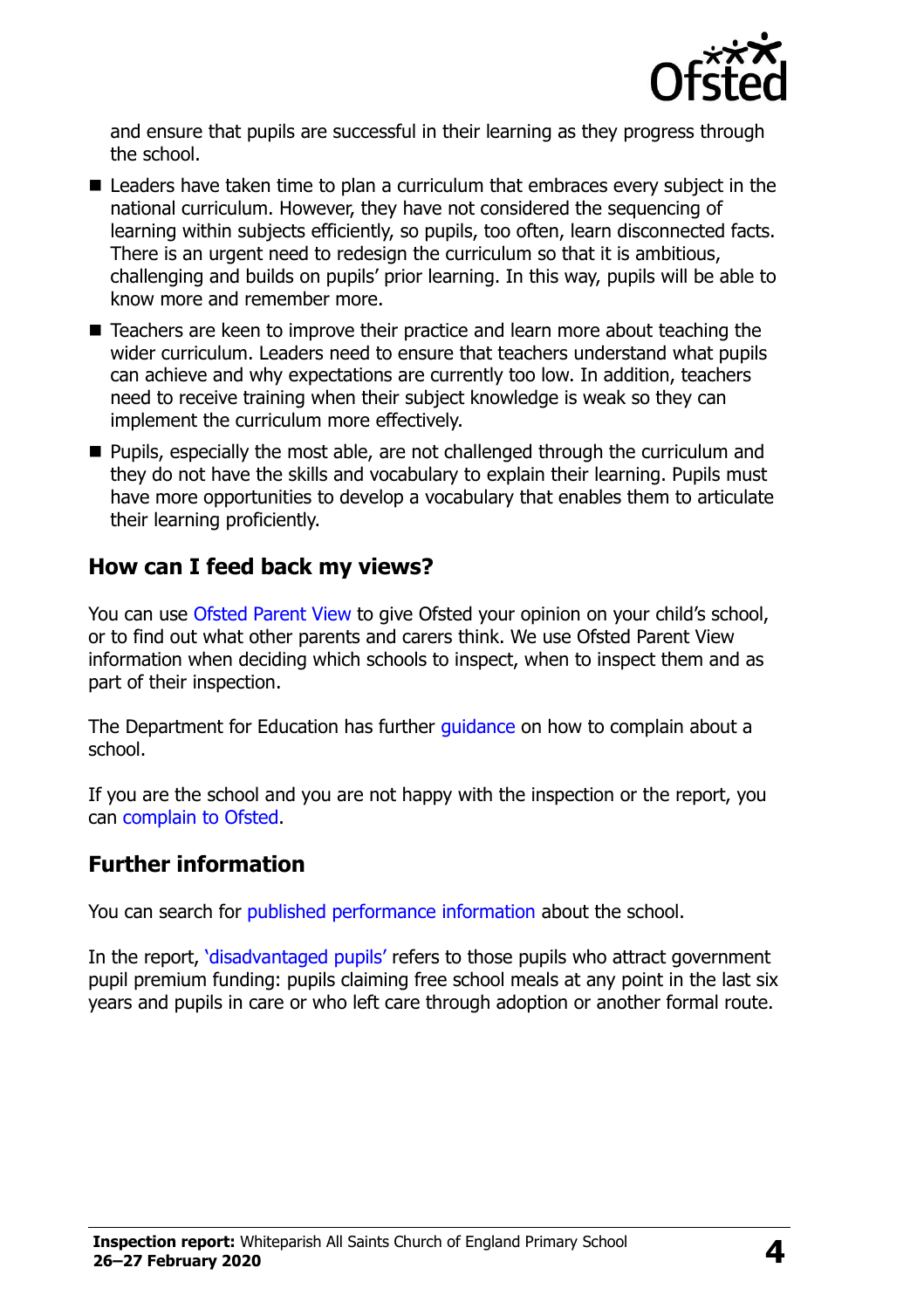

## **School details**

| Unique reference number             | 126419                      |
|-------------------------------------|-----------------------------|
| <b>Local authority</b>              | Wiltshire                   |
| <b>Inspection number</b>            | 10133445                    |
| <b>Type of school</b>               | Primary                     |
| <b>School category</b>              | Voluntary aided             |
| Age range of pupils                 | 4 to 11                     |
| <b>Gender of pupils</b>             | Mixed                       |
| Number of pupils on the school roll | 105                         |
| <b>Appropriate authority</b>        | The governing body          |
| <b>Chair of governing body</b>      | Mike Smith                  |
| <b>Headteacher</b>                  | Angela Setchfield           |
| Website                             | www.allsaints.wilts.sch.uk/ |
| Date of previous inspection         | 20-21 November 2013         |

# **Information about this school**

- A new headteacher started in January 2020.
- The school does not use alternative provision.
- The school is a church of England school within the Diocese of Salisbury.
- There are no disadvantaged pupils in the school.

## **Information about this inspection**

We carried out this inspection under section 8 of the Education Act 2005. We deemed the inspection a section 5 inspection under the same Act.

- We visited lessons with the headteacher and curriculum leaders.
- We scrutinised samples of pupils' work.
- $\blacksquare$  We talked with groups of pupils from Years 3 to 6, as well as with other pupils informally across the site.
- Meetings were held with the headteacher and curriculum leaders, teachers and members of the governing body. A telephone call was made to the school improvement adviser from the local authority.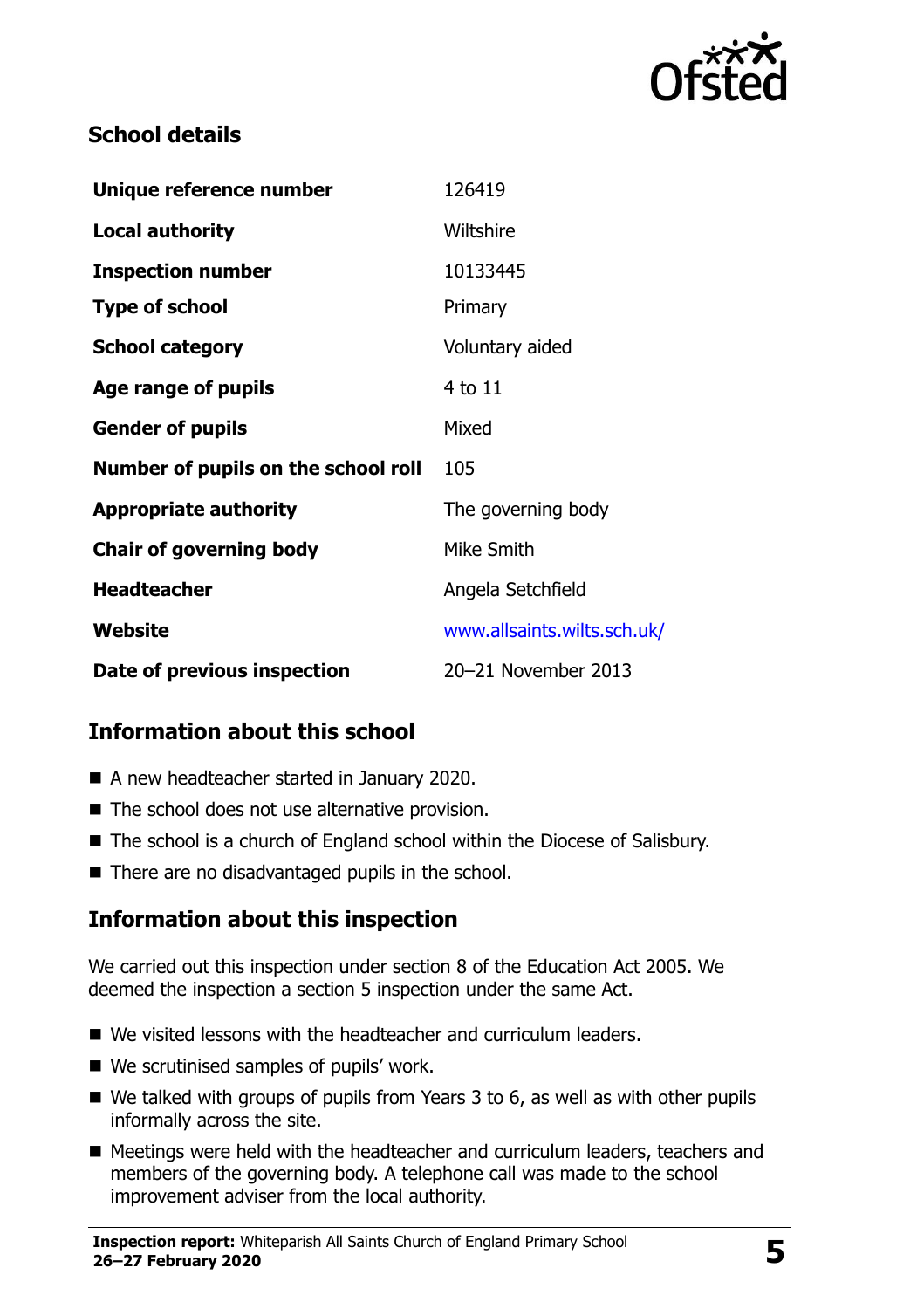

- Documentary and other types of information were evaluated, including evidence relating to safeguarding.
- We did deep dives in early reading, mathematics, science and art.

#### **Inspection team**

Kathy Maddocks, lead inspector Her Majesty's Inspector

Bradley Murray **Distribute Control** Ofsted Inspector